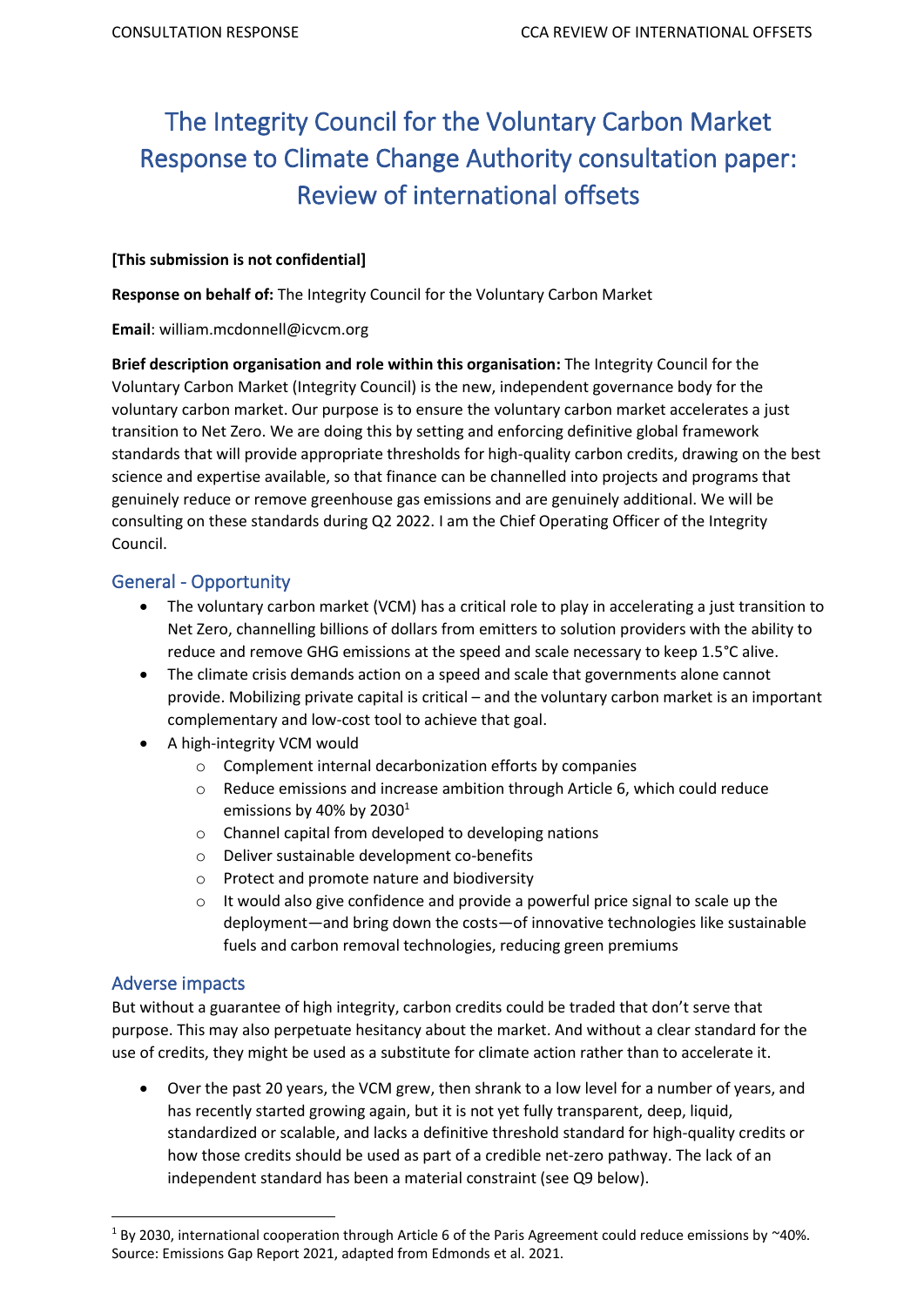• With demand for carbon credits predicted to increase ten- to twenty-fold this decade, the need to create a high-integrity voluntary carbon market is an urgent imperative. The Integrity Council is developing a definitive quality standard for the supply of high-integrity credits in a market based on rigorous standards and market infrastructure, while the Voluntary Carbon Markets Integrity initiative (VCMI) is developing guidance for how the buyers of credits use them as part of a credible net-zero pathway.

In the survey by the Taskforce for Scaling the Voluntary Carbon Market<sup>2</sup>, conducted in late 2020, the largest concern, raised by almost half of buyers, was credit quality. There is a clear need in the market for a definitive quality standard, to allay doubts and hesitancy and improve confidence. The majority of market participants surveyed supported restrictions on vintage and methodology types in order to promote credit quality.

# Use of offsets by Australian companies

There is growing customer and investor pressure for climate action. We believe that when guided by appropriate standards, oversight and regulation, market forces will provide effective price signals and be able to allocate private sector capital efficiently to the most effective carbon reduction and removal projects. The Integrity Council will shortly be bringing forward a threshold quality standard (CCPs) and, alongside that, proposals for several attributes applicable to credits, which can help to define categories of high-quality credits that may suit particular buyers and portfolios, e.g., those looking for nature-based reductions with additional environmental co-benefits, or technology-based reductions that help to accelerate transition.

## Criteria and standards

The Integrity Council is working with BSI, the UK national standards body, and includes some comments here from BSI:

BSI is working to provide advice and guidance on the wider rules based eco-system of consumer protection standards and regulations. This is a complex area where different approaches to market intervention can lead to dramatically different outcomes. Risk based regulation supported by voluntary standards is a pro-innovation approach that has been used very successfully in other sectors. Prescriptive regulation switches the burden of responsibility from business to government. Consumer representation is vital for the development of any standards affecting consumer protection and this is delivered through BSI's Consumer and Public Interest Network (CPIN) for the development of national and international standards that are adopted for use and may be used in conjunction with government guidance or to support the delivery of regulatory policy.

Experience from other sectors shows that the most effective approach to address issues such as labelling, business incentives and consumer protection is to convene the appropriate stakeholder community to work together on the desired outcome, recognising that the combination of legislation, regulation, departmental guidance, national standards, and private verification schemes forms a system. BSI has extensive experience of convening stakeholder communities to work with government, academic and industry experts on the overall system and how this will accelerate the desired outcome through a combination of standards, regulation, and guidance.

There is a range of approaches by which standards may be used alongside or to support regulation (co-regulation, earned recognition, nudge) and these must be modelled as a whole system. There is great opportunity here for Australia to collaborate on the development of a holistic approach to the use of standards, including regulation, to build an offset system that encourages businesses to prioritise the reduction of emissions over use of offsets in part through increased consumer understanding of product offerings.

The Integrity Council and BSI would welcome the opportunity to discuss these options further with the Australian Climate Change Authority.

<sup>2</sup> Source: TSVCM Phase 1 Report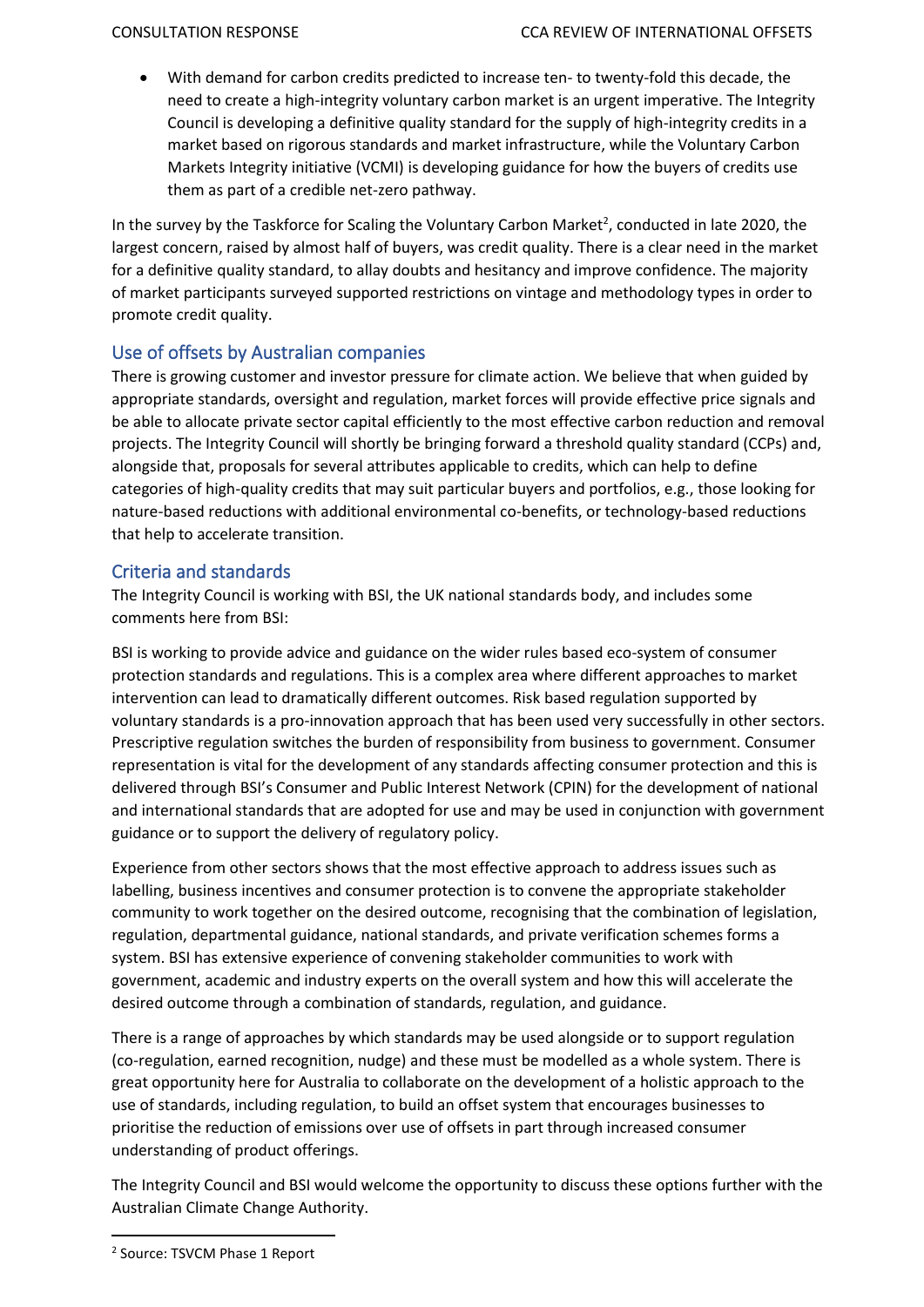#### Governance arrangements

A high-integrity VCM rests on embedding integrity three key pillars, the supply of credits, the market in which they trade, and how they are used:

- Pillar 1: A definitive global threshold standard for high-quality carbon credits
- Pillar 2: A market based on rigorous standards and market infrastructure
- Pillar 3: Accepted standards for using credits as part of a credible net-zero pathway

The Integrity Council will focus on the first and second pillars.

- To deliver on the first pillar, the Integrity Council will establish, host, and curate a set of Core Carbon Principles (CCPs), which provide a definitive global threshold standard determining what high-quality carbon credits are and what standard-setting organizations and methodology types may issue them.
- To deliver on the second pillar, the Integrity Council will provide governance and oversight over standard-setting organizations on adherence to CCPs as well as on market infrastructure and participant eligibility.

In carrying out its work, the Integrity Council will collaborate closely with the constellation of other initiatives across the ecosystem working on different aspects of carbon market integrity, including the VCMI, which is focused on developing guidance for companies on how credits can be used as part of a credible net-zero pathway; the Science-Based Targets initiative (SBTi) and other efforts to define corporate pathways to net-zero emissions; and the Glasgow Financial Alliance for Net Zero (GFANZ). Through the support of BSI, the Integrity Council can bring knowledge of activity across the international standards landscape in adjacent areas such as the development and dissemination of international assessment, measurement and testing standards and monitoring technologies.

As set out in the Integrity Council's statement on Article 6, the Integrity Council welcomed the COP26 decision, which included giving a welcome, historic boost to the international carbon markets, including the VCM.

- The initiative for high-emitting countries to ratchet up their ambition from 2022, as well as new bilateral initiatives to accelerate action, mean that demand could significantly increase.
- This highlights the Integrity Council's task to ensure that the VCM delivers quality credits.
- Within Article 6, the Integrity Council wholeheartedly supported the developments that can help mobilize significant financial flows for climate action, and improve the environmental and social integrity of credits, in accordance with the Integrity Council's mission and CCPs.
- There is now a pathway for the VCM, for example, to offer units that can be counted towards countries' commitments under the Paris climate agreement, and new reporting requirements that will increase transparency. The Integrity Council plans to ensure that those VCM credits that are authorised under Article 6 are clearly labelled.
- It is important to recognize at the same time that Article 6 is just a framework, and the Integrity Council needs to work with others to help address remaining gaps to ensure the voluntary carbon markets contribute effectively to the 1.5°C goal.
- To that end, the Integrity Council also looks forward to the contribution of the new Supervisory Body for the mechanism established by Article 6.4, and initiatives on Net Zero claims by corporations, including by the UN Secretary‐General.

The current plethora of national standards and international verification standards such as Gold Standard and Verified Carbon Standard (that offer certification against their own standards) has created an 'apples and oranges' market environment that can be confusing to navigate. What is needed here is an overarching international consensus standard, setting out a framework including common terminology and agreed core carbon principles. The ICVCM CCP standard is aiming to deliver this for global application in 2022, to be accompanied by assessment methodology standards that will be open for use by any of the international or national certification standards that choose to follow the global framework.